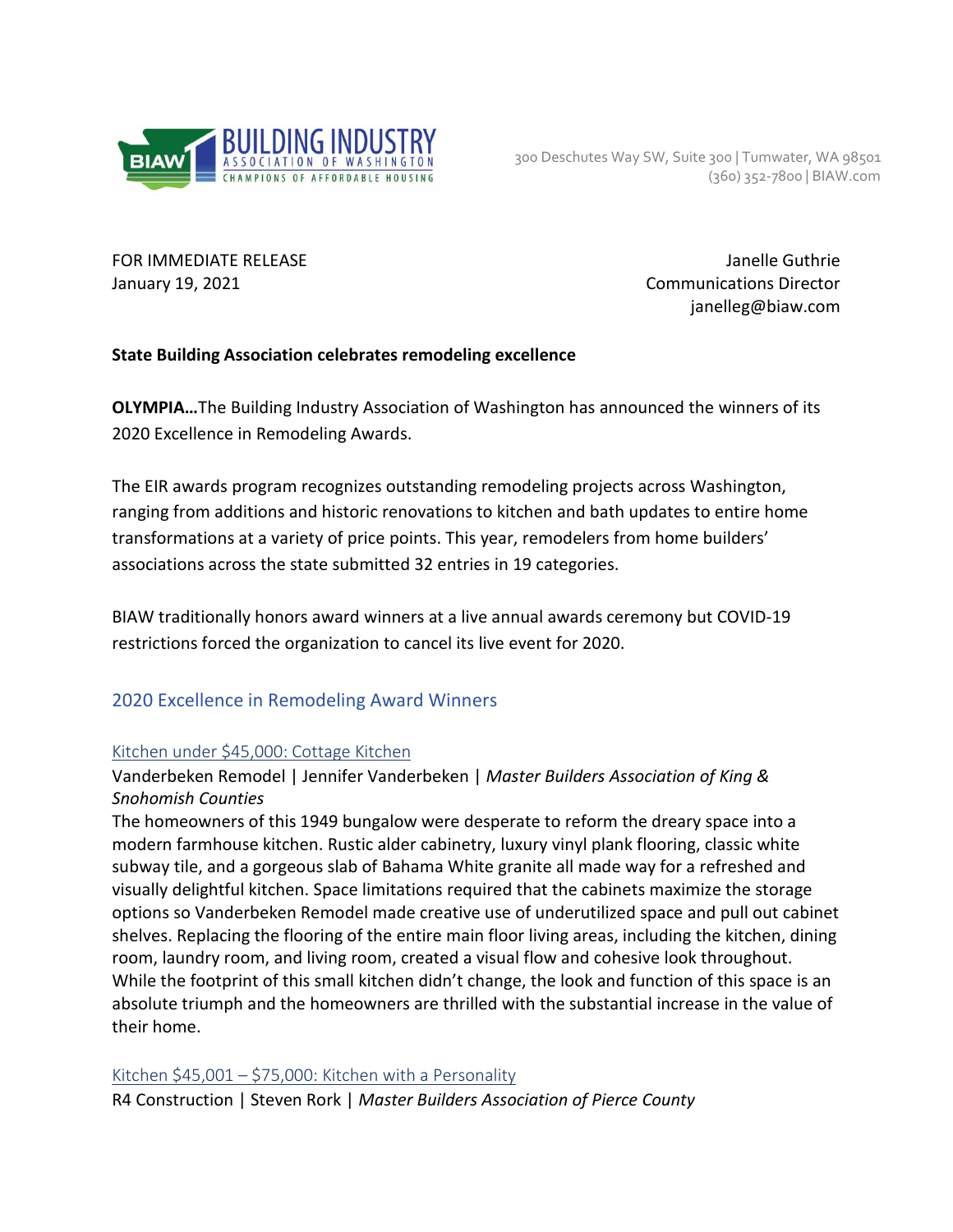The R4 Construction team helped North Tacoma homeowners create a kitchen and overall home layout that better suited their lifestyle and needs of their growing family. They not only removed old countertops and vinyl flooring, they transformed this kitchen into a bright new hub of the household with a seamless transition between indoors and outdoors. The new open space allows the family to enjoy both the kitchen and patio area to the fullest.

#### Kitchen \$75,001 - \$140,000: Bora Bora Blue!

Sockeye Homes | Tod & Kristen Sakai | *Master Builders Association of King & Snohomish Counties*

These homeowners loved their lake views, but a load-bearing wall obscured the view from their kitchen. Sockeye Homes remedied this situation revealing a spectacular view. Then they moved the refrigerator and stove to create a more functional space and added a new display area for the homeowner's wine, glasses and dinnerware. Finally, they added a beautiful Bora Bora blue tile and Arezzo countertop to bring the beauty of the lake into their home.

## Kitchen \$140,001+: Ethridge Kitchen Remodel

## Phase II, Inc. | Tara Waits | *Master Builders Association of Pierce County*

This remodel helped restore a 1938 home with a 1980s kitchen back to its original era. Phase II opened up the space, adding a new mudroom, two islands to the kitchen and a family room. With custom features such as cabinets, counters, hardware, tile mural, and leaded-art glass as well as 7' x 13' custom atrium skylight perched over a period-style fireplace and mantle, this space is back in the right era.

## Bath \$35,001 - \$60,000: Deegan Property

Untamed Construction, Spokane Valley | Nick Scheel | *Spokane Home Builders Association* This beautiful brick South Hill home's master bath was lack-luster and sub-quality, leaving the homeowner feeling stressed out and unappreciated. She requested a spa-like bathroom- elegant, yet simple. Maintaining counter space and storage was a priority, but the homeowner also wanted a larger shower to include dual showerheads and a built-in bench. Although freestanding tubs are in vogue she appreciated an under-mount soaking tub with room on both sides to place books, candles and a glass of wine while enjoying a relaxing soak. Thoughtful changes to the existing layout allowed Untamed Construction to exceed the homeowner's expectations without drastically altering the footprint. The team reconfigured the small corner shower into a spacious shower with built-in bench and dual shower head. They then transformed the oversized corner tub deck to a tailored under-mount tub with ample room to relax with a good book and a glass of wine by candlelight.

## Bath \$80,001+: Sweet Master Bathroom Addition

# Irons Brothers Construction, Inc., Shoreline | Melissa & Joseph Irons | *Master Builders Association of King & Snohomish Counties*

Parents of two boys, the homeowners in this remodel wanted to be close to their children while also having a private retreat to themselves so Irons Brothers added a master suite using creative reconfiguration of existing space. The remodeling team built an addition to the rear of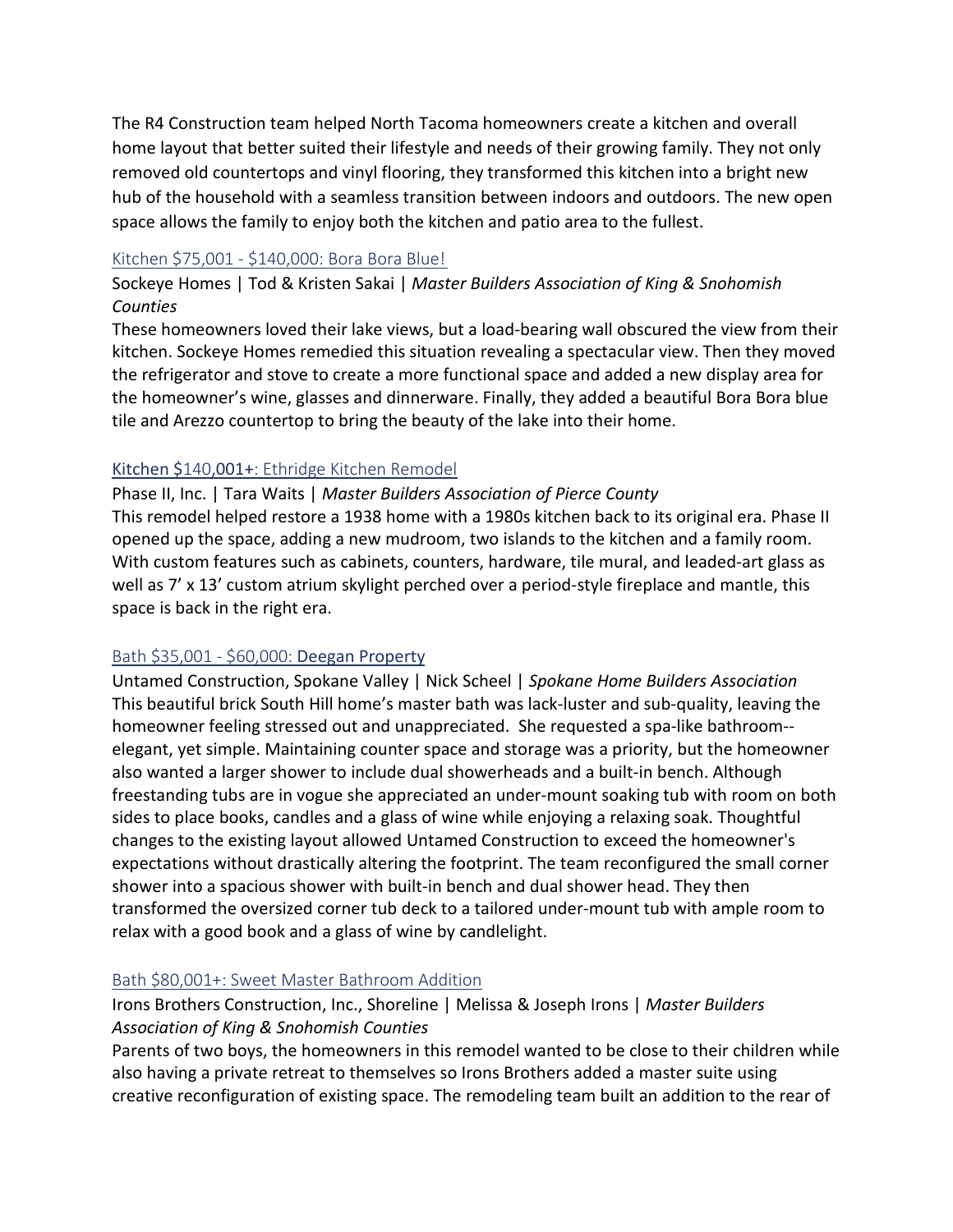the home using the family's existing laundry room and expanding into their outside-corner covered patio. They then filled the bathroom retreat space with luxurious elements to combine modern-day comfort with 1955 architecture, including a curbless, walk-in shower with a wide doorway for accessibility. Oversized white tiles surround the large shower niche, while marine blue dimensional gloss tiles create a statement at the vanity. The rich walnut custom cabinets with white quartz countertops and silvery-gray plank floor are durable and timeless. A clerestory window at the top of the shower and a large skylight maximizes the use of natural light.

#### Get-Away Room: Library

#### Vanderbeken Remodel | Jennifer Vanderbeken | *Master Builders Association of King & Snohomish Counties*

This stylish space provides a tranquil antidote to the home's active, open-plan living. An extra room just off the entry was the perfect candidate for a get-away room and an opportunity to transform a neglected, boring space into a beautiful retreat. Homeowners can escape to this sophisticated library to enjoy excellent read or gather their friends for book club and a cocktail. Custom-crafted rich walnut bookcases and gorgeous wall tiles with a metal patina surround a flush wood burning insert. The new floor compliments and balances the dark wood of the cabinetry and is carried throughout the entire main floor, including the entry, hallway, dining, kitchen, and family room. This maintains the library as a unique retreat while bringing a sense of continuity to the rest of the home. The absence of an entertainment screen makes the space perfect for focusing on quality time for good conversation or getting engrossed in a riveting novel with a cozy fire blazing in the sleek wood stove insert. Before the remodel, the homeowners avoided the space and its mismatched furniture. Now they thoroughly enjoy this unique get-away room where the custom cabinetry, color scheme, and furniture positioning encourage conversation, offer abundant space to display book collections and provide a comfortable spot to relax, read and reflect.

#### Aging in Place/Universal Design Over \$80,001: Hendrickson Universal AIP Master

## Irons Brothers Construction, Inc. | Joseph and Melissa Irons | *Master Builders Association of King & Snohomish Counties*

This third-floor master suite is the crowning glory of this redesigned home. Irons Brothers' certified aging-in-place design team specified elements for the retired couple and their 120 pound pit bull terrier to age in place. The team added a new residential elevator to the west side of the home to access the master bedroom from all levels, placing the elevator shaft on the home's exterior to minimize the need for interior structural changes. This move also maximized the couple's budget. The shed roof for the addition followed the site's slope, creating tall walls east of the master suite for clerestory windows that allow daylight without sacrificing wall space in the bathroom/closet area. This design kept western walls low to maximize the bedroom views. The master bathroom includes an easy-access shower, his-and-her wallmounted vanities with motion-sensor lights, and pops of beachy blue for a spa-like feel. An extensive walk-through closet and indoor sauna completes the suite. Other universal design features include wider doorways, slip-resistant flooring and reduced transitions, lever handles,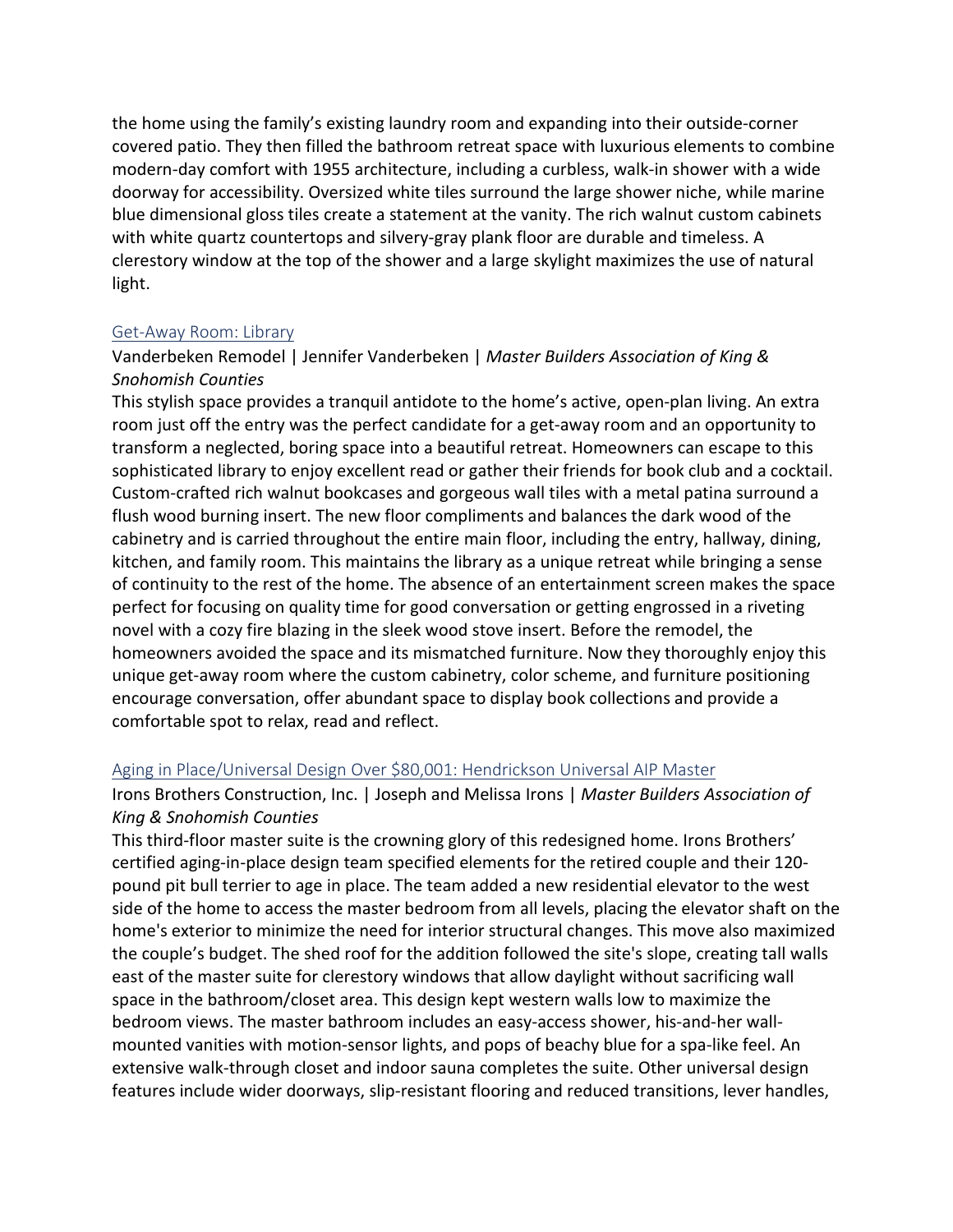and pocket doors for easy use.

## Basements/ Accessory Dwelling Unit under \$125,000: Jones

John Erwin Remodeling, Inc. | John Erwin | *Olympia Master Builders* Despite the pandemic, a mother and daughter reached out to John Erwin Remodeling with a dream of maintaining a happy and healthy life together while meeting their goals of safety, privacy, comfort and independent lifestyles. A pre-existing detached shop near the daughter's house provided the perfect opportunity to make this dream come true. Adhering to all the COVID-19 safety standards, the team built an open concept kitchen and living room area, a master bedroom with a walk-in closet, a separate laundry room and a smartly designed Jackand-Jill master bathroom to accommodate guests. And they fit it all into an 800-square-foot craftsman design. Beautiful refinished floors, cabinets, crown molding, doors and trim make it a warm and inviting cottage for a mother to gracefully age in place near her family while continuing to live comfortably and independently.

#### Open Under \$125,000: Vanity of Vanities

Vision Woodworks, Inc. | Jill Burwell | *Master Builders Association of King & Snohomish Counties*

The best thing to do with a blank wall is to make it pop. Enter walnut burl. Vision Woodworks carefully laid walnut burl veneer, sequencing and matching the design for a seamless look from panel to panel. The thickness of the veneer required skill and precision as the team fit the veneered panels into frame grooves. The team constructed the vanity sturdy enough to hold both the weight of the vanity and the stone countertop on tapered feet by laminating the feet to enhance strength and using tightly fastened dowel joinery. The different layers give the vanity a 3-D look with burl panels making up the deepest layer, framed by molding. Under the countertop, the horizontal frame protrudes beyond the drawers and vertical legs extend up the height of the vanity, standing as the proudest of all the layers.

## Addition \$250,001+: Industrial Makeover and Addition in Ballard

## Pathway Design & Construction | Paul Kocharhook | *Master Builders Association of King & Snohomish Counties*

This 370-square-foot, light-filled addition includes an additional bedroom, a flex space for the children, an expanded kitchen and a dining room. Large windows natural light into the previously dark interiors. A [Solatube](https://www.solatube.com/) lights up a windowless bathroom and laundry room. The previously flat roof was prone to leaks and didn't allow for much insulation. A new pitched roof with blown-in, R-56+ insulation, incorporates storage cubbies between the trusses and sleeping lofts tucked into the roof, making the small bedrooms extra spacious. Cozy and efficient radiant ceiling panels and cove heaters replace the original 1970s radiant heating system. New energy-efficient [Navien](https://www.navieninc.com/) condensing tankless water heaters, mounted on the exterior, save precious interior space. [Panasonic](https://na.panasonic.com/us/home-and-building-solutions/ventilation-indoor-air-quality/) exhaust fans and ventilators improve the overall air quality in the home and nontoxic materials and finishes, like hickory flooring and beetle-kill blue pine countertops, were used throughout. A 130 s/f common storage room addition replaces the garage. The covered area with glass awning in front of the addition doubles as a two-car carport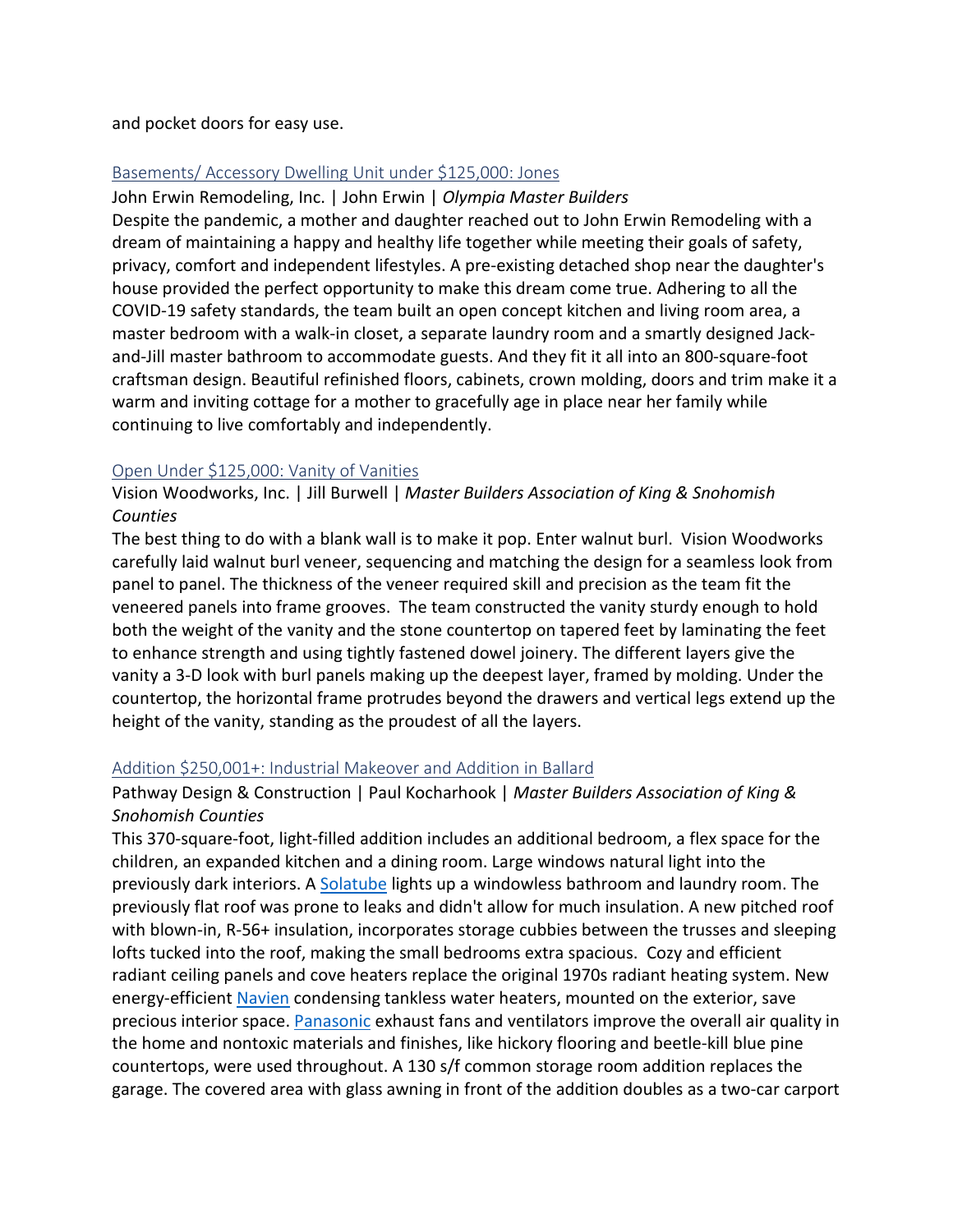as well as a front porch and play space. The team selected metal roofing and siding for durability and low maintenance, as well as for a more industrial character.

#### Historic Renovation/Restoration: North End Historic Renovation

Phase II, Inc. | Tara Waits | *Master Builders Association of Pierce County*

This 1918 home had been meticulously restored until it came to the kitchen. There elements and storage had been cobbled together throughout the decades. Due to the size and space restraints, the cabinets were all carefully designed with storage solutions in every possible cubic inch. The team added toe-kick drawers and corner convenience hardware to make use of all options. Then they salvaged and restored the original pie cabinet. This small space also incorporates a beautiful window corner eating nook for the morning sun with under-bench storage for additional function. The team continued the flooring from the adjoining spaces to level the surface and to create the illusion of a larger space. They also added new lighting in all different levels to create contrasting task areas as well as moods or schemes. They moved the door so they could move the refrigerator, improve the workspace and expand. They installed a small snack center in the corner, separate and out of the way from the main prep area. This adds a little visual interest next to the large refrigerator and breaks ups the corner. The team replicated or coordinated the uncoated brass details with the original details of the home. Using white subway tile and white walls and trim, the kitchen appears larger than it is and reflects much of the daylight. Overall the clean lines and period details create a beautiful and inviting kitchen that is functional and practical. The end result is a perfectly period-style kitchen that reflects its original architectural style and blends in as it has always been there.

#### Residential Interior Design: The Well-Traveled Home

509 Design | 509 Design LLC | *Spokane Home Builders Association* This project drew from its well-traveled, color-loving homeowner, intermixing her contemporary art collection with her Colonial Revival style home, giving traditional an exciting take.

#### Entire House Under \$200: Howard Avenue Remodel

Copper Hills Construction | Copper Hills Construction, LLC | *Central Washington Home Builders Association* 

Originally built in 1968, this single-level rambler with full basement was ready for an update. Our clients worked closely with a local member affiliate, Traditional Designs, to come up with a plan that would increase both form and function of the home. They decided to relocate the entry from being off to the side of the front of the home to the center. This gave them a large future master walk-in closet and reset the focal point of the house. From there, Copper Hills removed a non-load- bearing wall next to the basement stairs to let light in and open up the room. Then they removed the old kitchen and relocated it to an adjoining secondary family room. This gave them ample room for a functional kitchen as well as a large pantry. With all of these changes on the inside, they then repaired and infilled the exterior siding in those areas that were changed. They were also able to make great use of the original entry porch, turning it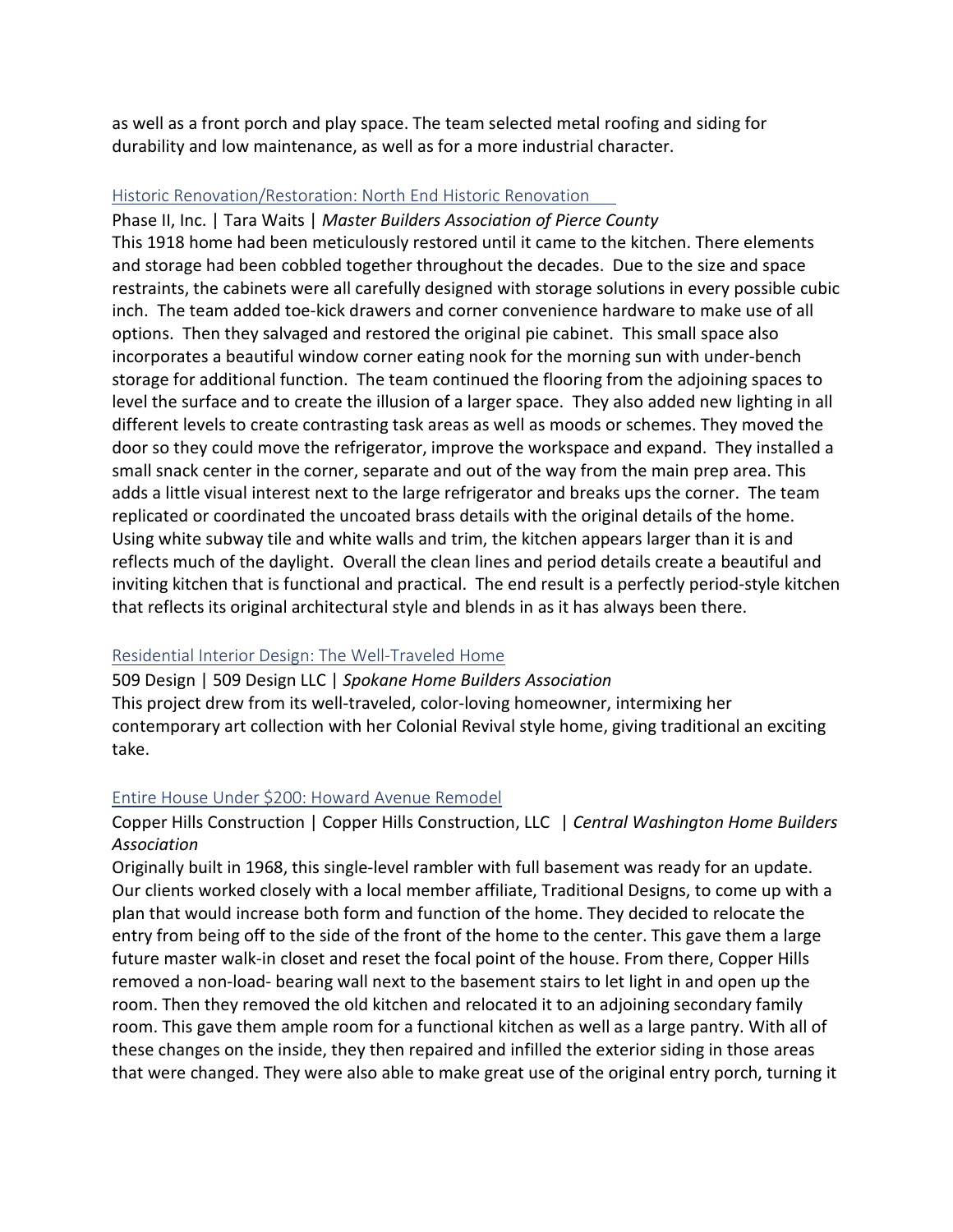into a lawn and garden storage shed that blends into the exterior, going completely unnoticed.

#### Entire House \$200,001 - \$400,000: From Outdated Cottage to Dream Home

Sockeye Homes | Tod & Kristen Sakai | *Master Builders Association of King & Snohomish Counties*

The homeowners of this outdated lake cottage hoped to transform the 868 square-foot main level space into a spacious dream waterfront home without adding any square footage. The solution: 1) remove the interior walls; 2) vault the ceiling and create an open floorplan for the main living/dining/ kitchen spaces; and 3) remove walls and an extra bedroom to create a true master bathroom. A large beam, spanning the length of the living/dining/kitchen space, allowed for the structural changes, so the lake view was visible from the kitchen, dining and living rooms. The main floor, original house design had a master bedroom, an extra bedroom and a very small master bathroom. Since extra bedrooms/ bathrooms are in the lower level, we were able to eliminate the extra bedroom on the main floor to free up space for a separate guest powder bathroom and a true master bathroom.

#### Entire House \$400,001 - \$600,000: Justesen

Untamed Construction | Nick Scheel | *Spokane Home Builders Association*

Dark interior finishes detracted from the beautiful views offered by this Moses Lake home. The clients came to Untamed Construction hoping to blend their modern inspired ideas with rustic elements that were already in the home. The team transformed this Moses Lake mystery into a metropolitan masterpiece. By maximizing inherent natural daylight, they increased the perceived volume of the space without adding additional square footage. Additional details included replacing the windows in the living room with a 12-foot bi-parting sliding door and trimming out the windows in white. The team also replaced the dark and heavy fireplace and surround with flanking bookcases and a vertical Dekton installation, mirrored by a similar application behind the cooktop hood. Taking down a central corner-wall between the three main areas: kitchen, baker's pantry, and living room helped magnify its spaciousness. The master bathroom was equally dark and underwhelming. The team squared off the arched window, removed the soaking tub and increased the size of the shower, framing partial walls to provide location for plumbing and a bench but keeping it open to the rest of the bathroom. The master bath opens up to the master closet, which incorporates the laundry as well as a hidden door to the homeowner's man cave.

## Entire House \$600,001+: Location, Location, Location!

## Sockeye Homes | Kristin and Tod Sakai | *Master Builders Association of King & Snohomish Counties*

Location, location, location is the beauty in this dilapidated beachfront cabin that was transformed into the couple's dream waterfront home. Careful attention was paid to window placement to ensure a view from nearly every room in the house. The interior is packed with exceptional features including European-style, no-handle cabinetry with a banquet seating area, a custom concrete living room fireplace and concrete powder-room countertop/sink, custom metal ceiling mounted master bathroom mirrors, floating stairs with a one of a kind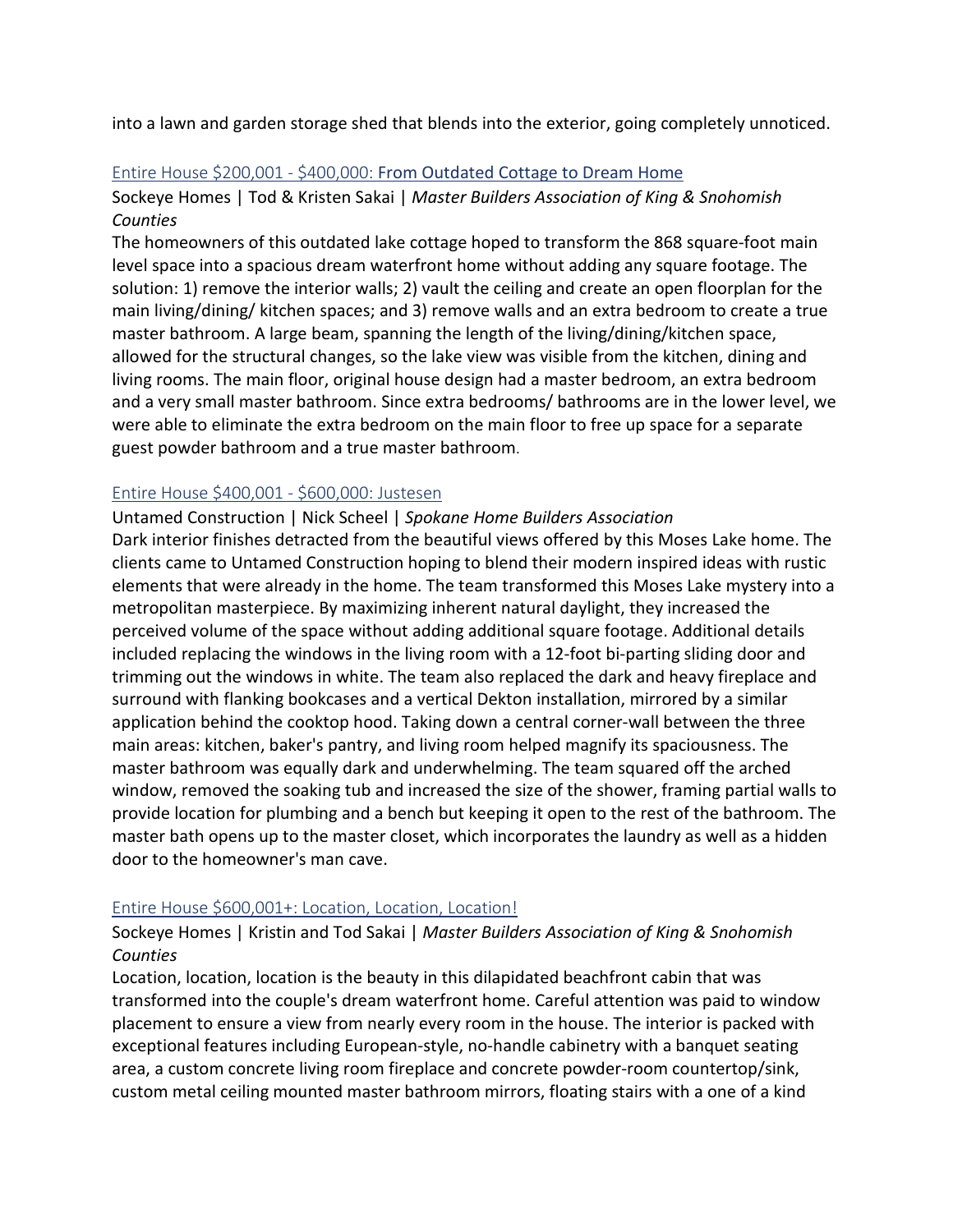edge detail, unique lighting and plumbing fixtures and distinctive tile, countertop and floor finishes. The game room connects to the outdoor covered entertaining space with a Nanawall running the length of the floor and over the Dekton waterfall edge countertops. Guests are wowed by the powder room with its Ballistic Byzantine armor tile backsplash, custom concrete sink and Graff wall mount Luna linear faucet (After photo\_8). Finally, the master bathroom provides the perfect retreat to soak in that great view, with custom metal framed mirrors, auto blinds, Terrazzo heated tile floors, and floor-to-ceiling Dekton steam shower.

## Commercial Under \$350,000: Showroom

Current Home Technologies | Tony Curtis | *Building Industry Association of Clark County* Developing Current Home Technologies' showroom evolved into an entirely new business, the 19th Hole on Main. This newly-developed showroom and sports bar features Golf Digest's #1 Luxury Golf Simulator, a Dolby Atmos surround sound system featuring a dual-video design, including an 85-inch 8K television or-- with the push of a button-- a 120-inch mechanical screen that is integrated into a floating on-wall cabinet. Additional room features include custom-built light clouds that improve the room's acoustics as well as display various low voltage lighting products and custom-built loudspeakers. The seating bar was designed as a safety barrier for the viewers behind the tee box as well as providing an optimum location to enjoy music and movies on the opposite end of the space. Woodwork designed around the golf area conceals push-to-open doors that provide access to the kitchen area when servicing large group events. The showroom and entire building have been updated with a Crestron integrated-control system that highlights Current Home Technologies' audio/video, design and low voltage integration abilities. Wall-mounted touch screens allow patrons of the 19th Hole on Main to easily control custom audio, video, lighting and environmental controls while playing some of the world's finest golf courses. Additional key features in this space:

- Hydraulic simulator tee box the swing plate moves to match the lie of the ball.
- Low-voltage architectural lighting that displays circadian rhythm pattern
- Small aperture speakers, custom-built to match light trims
- Medical-grade air filtration with DFS technology
- 8K UHD television, 4K laser projector and a very cool turntable

# Commercial \$350,001 - \$750,000: Seattle Coffee House

BLOX Construction/Pierce Design | Steve Layman | Master Builders Association of King & Snohomish Counties

BLOX Construction worked with Pierce Design to complete this 1265-square-foot tenant improvement in the heart of the Roosevelt neighborhood in Seattle to provide a casual and neighborly feel for friends and family to gather at this cafe. Large windows on the northside of the space provide a great deal of natural light and a great visual showcase, allowing passers-by to see the beautiful and unique interior. BLOX included a 32-inch wood bar/wall bench with a unique transition from bar to wall bench at its midpoint. Located in the center of the space is a 345-square foot area surrounded by glass cabinetry and countertops which include a leatherwrapped aluminum bar and marble laminate cabinetry and countertops. Adding to the